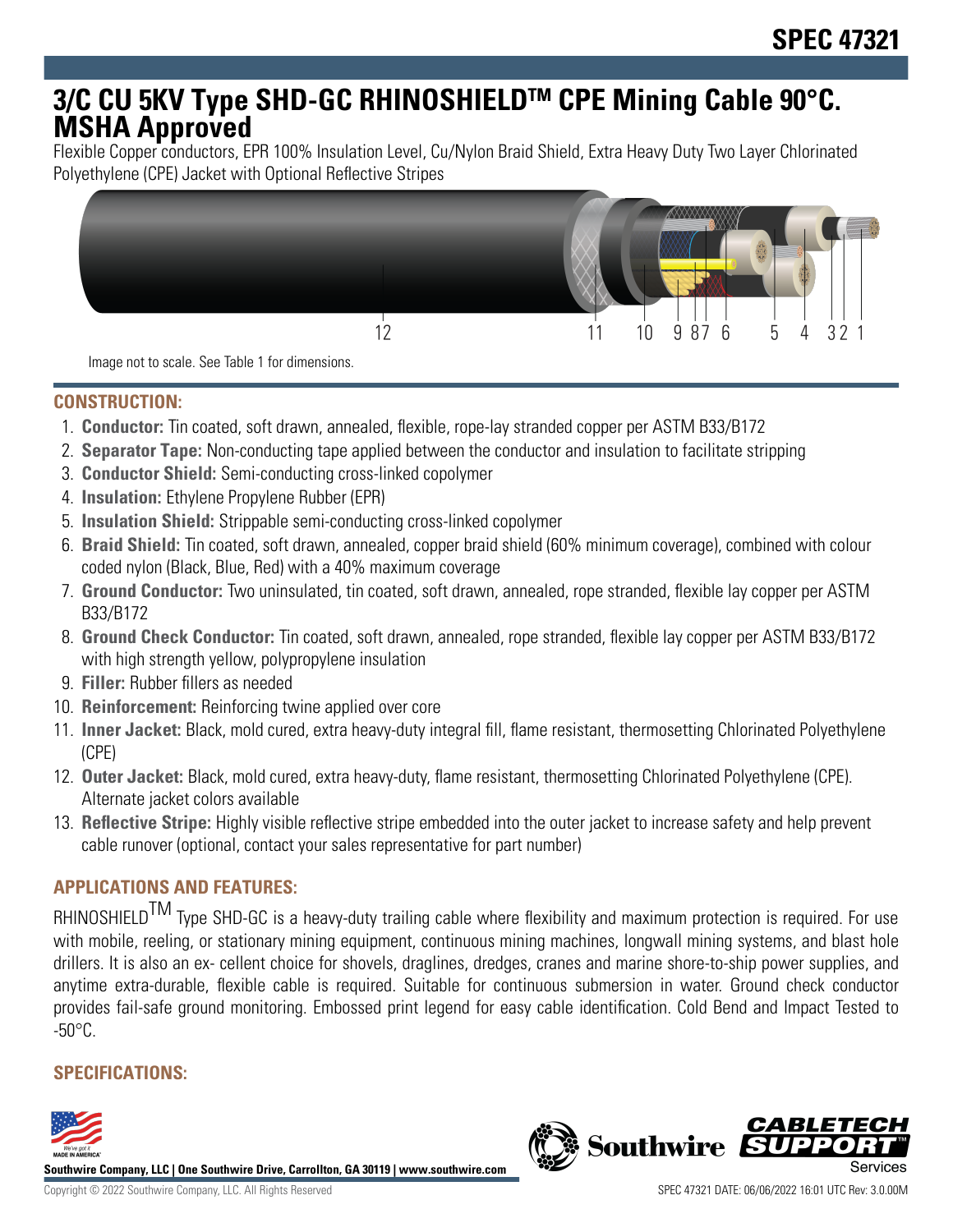- ASTM B33 Standard Specification for Tin-Coated Soft or Annealed Copper Wire
- ASTM B172 Standard Specification for Rope-Lay-Stranded Copper Conductors Having Bunch-Stranded Copper Conductors
- ICEA S-75-381 Portable and Power Feeder Cables for Use in Mines
- CSA Listed File # LL65300 FT1, FT4, FT5 CSA C22.2, No. 96 Portable Power Cables
- MSHA listed: passes MSHA flame test
- Meets or exceeds ICEA requirements as applicable for ICEA S-75-381/NEMA WC 58, ASTM B-3

# **SAMPLE PRINT LEGEND:**

SOUTHWIRE (R) RHINO<sup>TM</sup> BRAND CABLE # AWG CU 3/C EPR TYPE SHD-GC 5000V -50°C 90°C P-07-KA140005 MSHA

#### **Table 1 – Weights and Measurements**

| <b>Stock</b><br>Number | Cond.<br><b>Size</b> | Cond. | Cond.<br>Number Strands | <b>Diameter</b><br>0 <sub>ver</sub><br><b>Conductor</b> | Insul.<br><b>Thickness</b> | <b>Diameter</b><br>Over<br>Insulation | <b>Size</b>    | Ground Ground<br><b>Strands</b> | Ground<br>Check<br><b>Size</b> | Ground<br>Check<br><b>Strands</b> | Ground<br>Check<br>Insulation<br><b>Thickness</b> | Jacket<br><b>Thickness</b> | Approx.<br>-OD     | Approx.<br>Weight |
|------------------------|----------------------|-------|-------------------------|---------------------------------------------------------|----------------------------|---------------------------------------|----------------|---------------------------------|--------------------------------|-----------------------------------|---------------------------------------------------|----------------------------|--------------------|-------------------|
|                        | AWG/<br>Kcmil        | No.   | No.                     | inch                                                    | mil                        | inch                                  | AWG            | No.                             | AWG                            | No.                               | mil                                               | mil                        | $\frac{1}{2}$ inch | lb/1000ft         |
| 571484                 | 6                    | 3     | 133                     | 0.21                                                    | 110                        | 0.496                                 | 10             | 104                             | 8                              | 168                               | 45                                                | 185                        | 1.56               | 1480              |
| 589075                 | 4                    | 3     | 259                     | 0.256                                                   | 110                        | 0.542                                 | 8              | 168                             | 8                              | 168                               | 45                                                | 185                        | 1.68               | 1830              |
| TBA                    | 3                    | 3     | 259                     | 0.285                                                   | 110                        | 0.571                                 | 7              | 49                              | 8                              | 168                               | 45                                                | 205                        | 1.78               | 2100              |
| 597844                 | 2                    | 3     | 308                     | 0.32                                                    | 110                        | 0.606                                 | 6              | 133                             | 8                              | 168                               | 60                                                | 205                        | 1.85               | 2234              |
| 649553                 | 2                    | 3     | 308                     | 0.32                                                    | 110                        | 0.588                                 | 6              | 133                             | 8                              | 168                               | 60                                                | 120                        | 1.87               | 2624              |
| 587171                 | 2                    | 3     | 308                     | 0.32                                                    | 110                        | 0.606                                 | 6              | 133                             | 8                              | 168                               | 45                                                | 205                        | 1.87               | 2400              |
| TBA                    | 1                    | 3     | 385                     | 0.355                                                   | 110                        | 0.641                                 | 5              | 133                             | 8                              | 168                               | 45                                                | 205                        | 1.95               | 2730              |
| 585945                 | 1/0                  | 3     | 273                     | 0.385                                                   | 110                        | 0.671                                 | 4              | 259                             | 8                              | 168                               | 45                                                | 220                        | 2.08               | 3230              |
| 587859                 | 2/0                  | 3     | 324                     | 0.42                                                    | 110                        | 0.714                                 | 3              | 259                             | 8                              | 168                               | 60                                                | 229                        | 2.165              | 3017              |
| TBA                    | 2/0                  | 3     | 324                     | 0.42                                                    | 110                        | 0.714                                 | 3              | 259                             | 8                              | 168                               | 60                                                | 248                        | 2.17               | 3094              |
| 588906                 | 2/0                  | 3     | 324                     | 0.42                                                    | 110                        | 0.706                                 | 3              | 259                             | 8                              | 168                               | 45                                                | 220                        | 2.20               | 3780              |
| 643531                 | 3/0                  | 3     | 418                     | 0.506                                                   | 110                        | 0.792                                 | $\overline{2}$ | 308                             | 8                              | 168                               | 45                                                | 235                        | 2.36               | 4460              |
| 677992^                | 4/0                  | 3     | 532                     | 0.577                                                   | 110                        | 0.83                                  | $\mathbf 1$    | 385                             | 8                              | 168                               | 60                                                | 340                        | 2.48               | 4649              |
| 588801                 | 4/0                  | 3     | 532                     | 0.577                                                   | 110                        | 0.863                                 |                | 385                             | 8                              | 168                               | 45                                                | 235                        | 2.50               | 5230              |
| TBA                    | 250                  | 3     | 608                     | 0.61                                                    | 120                        | 0.916                                 | 1/0            | 273                             | 6                              | 133                               | 60                                                | 250                        | 2.69               | 6190              |
| TBA                    | 300                  | 3     | 735                     | 0.680                                                   | 120                        | 1.043                                 | 1/0            | 273                             | 6                              | 133                               | 60                                                | 250                        | 2.81               | 6790              |
| 589188                 | 350                  | 3     | 855                     | 0.72                                                    | 120                        | 1.026                                 | 2/0            | 324                             | 6                              | 133                               | 60                                                | 265                        | 2.95               | 7900              |
| 599538^^               | 500                  | 3     | 1221                    | 0.9                                                     | 120                        | 1.188                                 | 4/0            | 532                             | 6                              | 133                               | 60                                                | 280                        | 3.31               | 8648              |
| TBA                    | 500                  | 3     | 1221                    | 0.9                                                     | 120                        | 1.206                                 | 4/0            | 532                             | 6                              | 133                               | 60                                                | 280                        | 3.31               | 10530             |

All dimensions are nominal and subject to normal manufacturing tolerances

◊ Cable marked with this symbol is a standard stock item

^ red jacket with stripe

^^ red jacket



**Southwire Company, LLC | One Southwire Drive, Carrollton, GA 30119 | www.southwire.com**